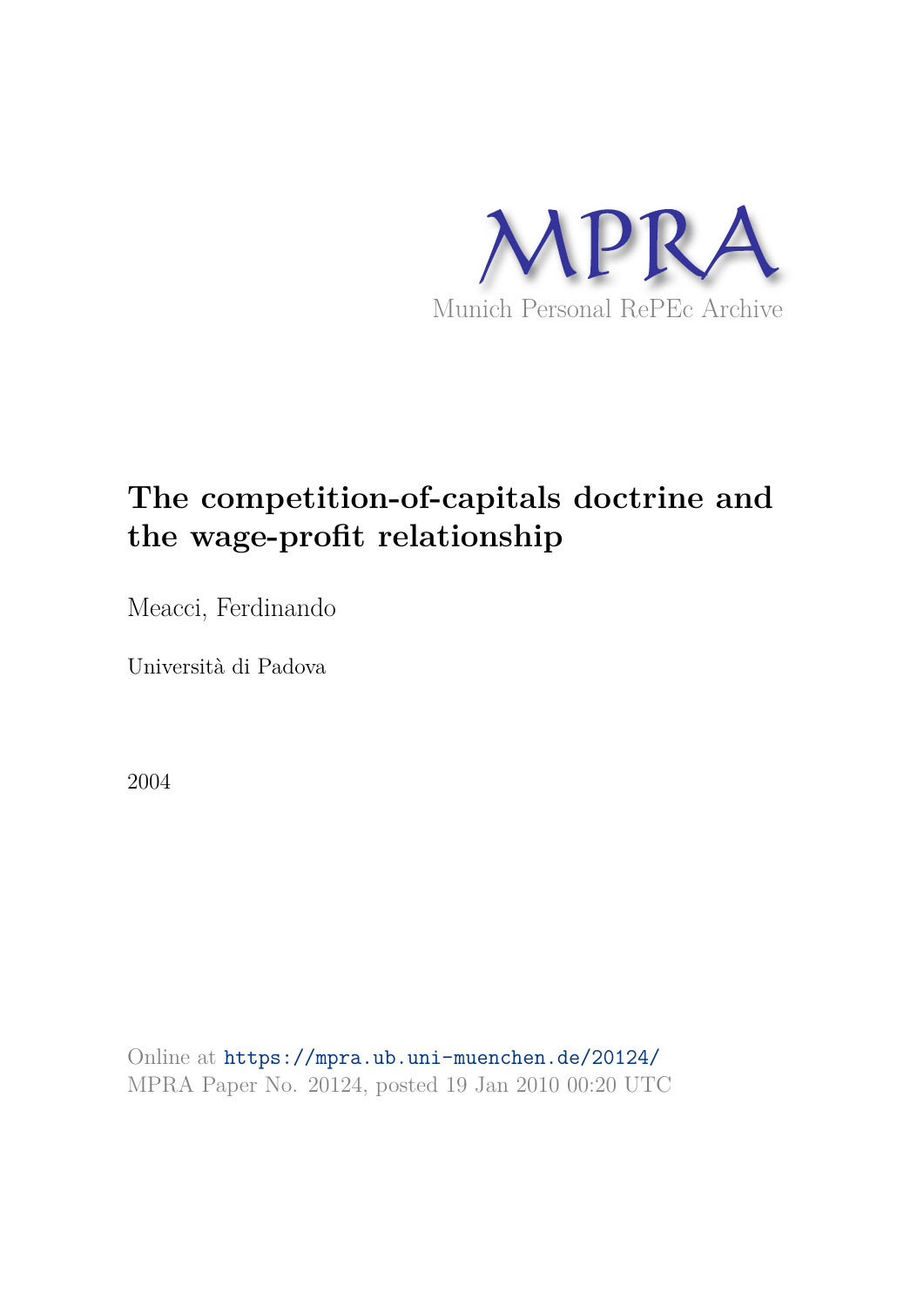## The competition-of-capitals doctrine and the wage-profit relationship

by

FERDINANDO MEACCI Università di Padova Department of Economics Via del Santo 33, 35123 Padova, Italy Fax +39 049 8274221 Email: [ferdinando.meacci@unipd.it](mailto:ferdinando.meacci@unipd.it)

## 1. INTRODUCTION

It is widely recognized that the development of Ricardo's theory of profit sterns from Ricardo's 'dissatisfaction' with Smith's alternative theory running in terms of the 'competition of capitals'. This theory is generally known as the 'competition-of-capitals doctrine'. Much research has been done in recent years both on Ricardo's 'struggle of escape' from this doctrine and on the consistency of the analytical results of this escape. The focus of attention, however, has been mostly centered on Ricardo's alternative theory. This was developed first in his *Essay on Profits* (1815), where it took the elementary farm of a 'com-ratio theory of profits', and later on in the Principles (1821), where it took the more advanced form of the 'Iabour embodied theory of profits'.

The purpose of this chapter is to reconstruct Smith's (1776 [1976]) competition-of-capitals doctrine. This reconstruction, however, is not intended to provide a faithful assembly of what Smith actually wrote or a 'rational' view of what he must have thought in this connection. Rather, it is to extract from his faulty exposition and with the benefit of hindsight what is necessary to make Smith's doctrine consistent with his system of thought and vision of the future in order to determine whether, or to what extent, Ricardo's dissatisfaction is justified. This reconstruction will be based on the fragmentary statements by which the doctrine is presented in the Wealth of Nations and will try to highlight not only some of the ambiguities incorporated in these statements but also the links between these statements and other crucial parts of Smith's system of thought. These links, it will be argued, involve the wage-profit relationship.

This relationship is commonly traced to Ricardo' s *Principles* where it is used in support of Ricardo's theory of distribution. But the wage-profit relationship was first recognized and is extensively used in the Wealth of Nations. The role it plays in Smith's work, however, differs greatly from that in Ricardo's. Not only is Smith's relationship put forward in the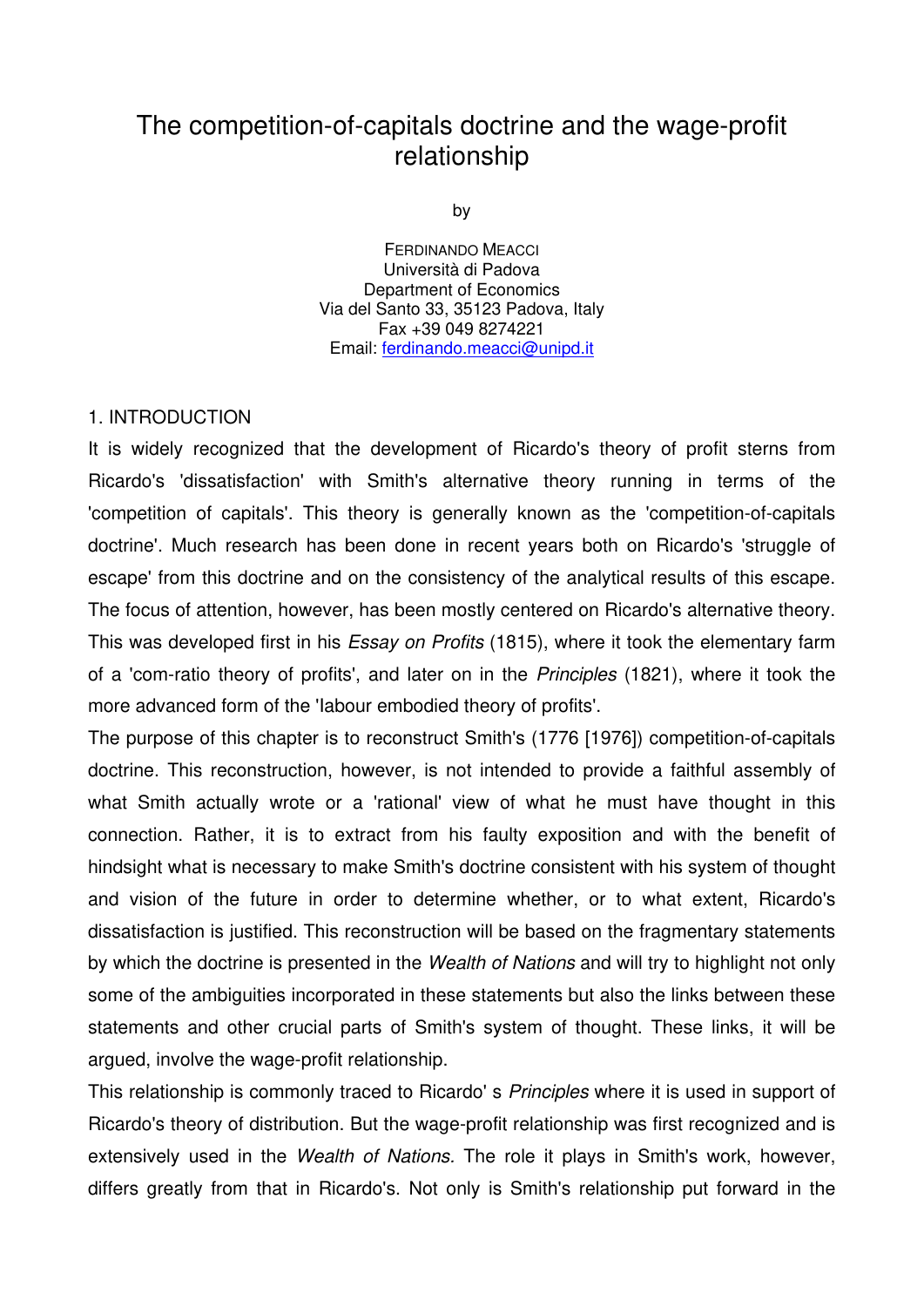context of that competition-of-capitals doctrine from which Ricardo endeavoured to escape, but this doctrine is also coherent with that part of Smith's theory of value which was rejected by Ricardo. Smith' s theory of value, however, is not the only framework in which the competition-of-capitals doctrine finds its proper place. Another framework is Smith's theory of capitaI. This theory was never rejected and, indeed, was instead defended by Ricardo on many controversial points.

Our reconstruction of the doctrine will run as follows. Section 3.2 presents the main fragments of the doctrine to be found in the Wealth of Nations. Section 3.3 examines the main ambiguities incorporated in these fragments. Section 3.4 locates the analytical foundations of the doctrine in Smith's theory of value and, particularly, in the principle of demand and supply in so far as it is part of this theory. These foundations are discussed in Sections 3.5 and 3.6 in the light of some clarifications introduced by Malthus and Senior. Section 3.7 shifts the focus of attention to the theory of capital and to the role played by the accumulation of capital in making the wage-profit relationship work in practice. This relationship, it will be argued in this section, is the link by which the competition-of-capitals doctrine interacts with Smith's theory of value as labour commanded, on the one hand, and with Smith' s theory of capital as command of productive labour, on the other. Section 3.8 is concerned with the sustainability of this link as the accumulation of capital proceeds in time. Some conclusions are drawn in Section 3.9.

## 2. THREE FRAGMENTS OF TRE DOCTRINE

Of the two theories which support Smith's competition-of-capitals doctrine one (the theory of value) eventually deals with the question concerning the commodity in which a variation in the 'exchangeable value' (from now onwards: e-value) originates while the other (the theory of capitaI) culminates in the analysis of the forces that account for a rise in the natural e-value of labour (natural wages). We will see below how these questions are instrumental to the conclusion of the doctrine. For now it is enough to note that Smith, while failing to argue how these questions relate to the doctrine, presents this doctrine in some passages so unconnected with, or so distant from, each other that it is either hard to take it as a doctrine or it is nearly impossible to discern the crucial role it plays in Smith's system of thought.

One of these fragments is found in Smith' s chapter on wages and is focused on the 'natural collusion' of masters to prevent a rise of wages: